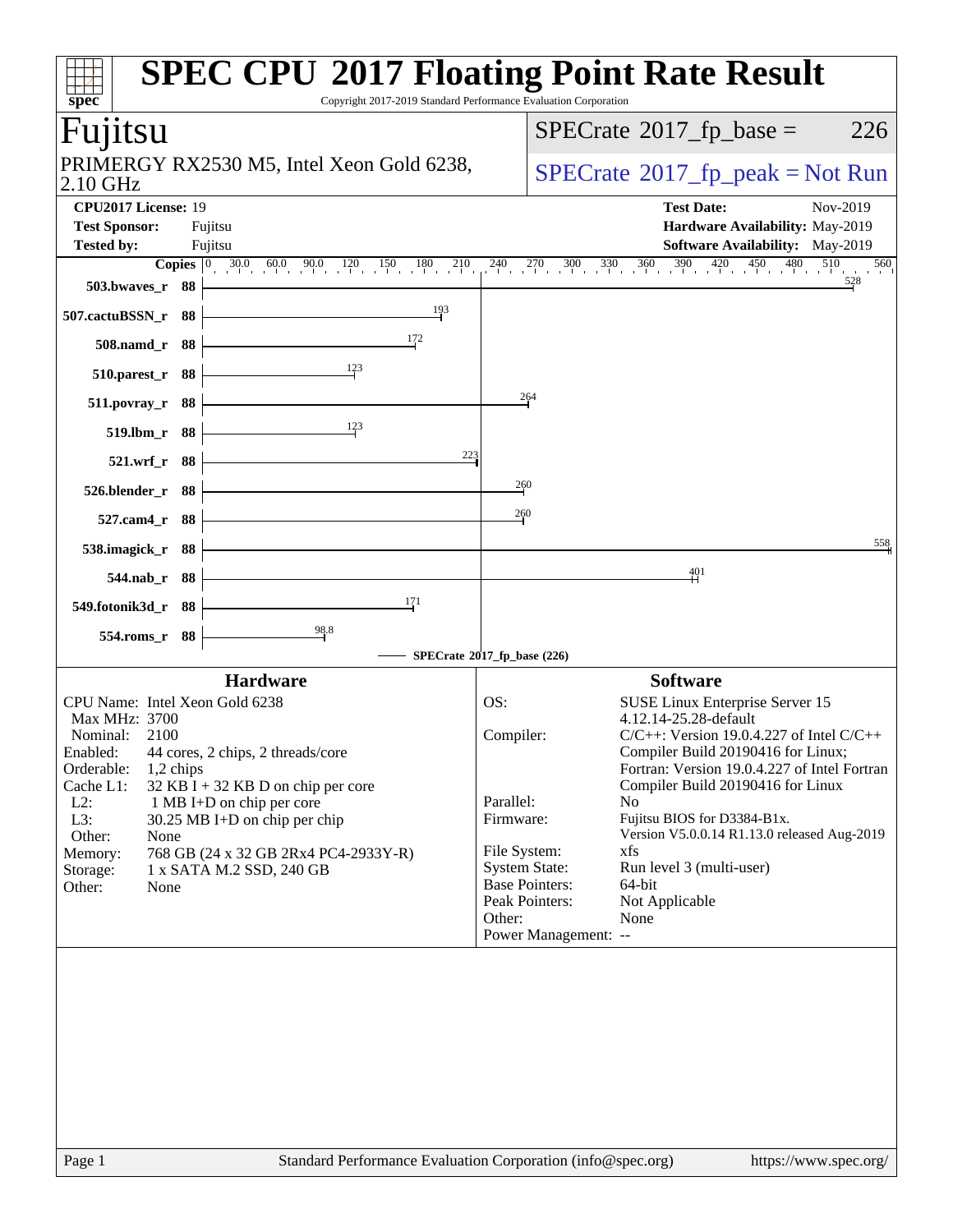Copyright 2017-2019 Standard Performance Evaluation Corporation

### Fujitsu

#### 2.10 GHz PRIMERGY RX2530 M5, Intel Xeon Gold 6238,  $\vert$  [SPECrate](http://www.spec.org/auto/cpu2017/Docs/result-fields.html#SPECrate2017fppeak)®[2017\\_fp\\_peak = N](http://www.spec.org/auto/cpu2017/Docs/result-fields.html#SPECrate2017fppeak)ot Run

 $SPECTate@2017_fp\_base = 226$ 

**[CPU2017 License:](http://www.spec.org/auto/cpu2017/Docs/result-fields.html#CPU2017License)** 19 **[Test Date:](http://www.spec.org/auto/cpu2017/Docs/result-fields.html#TestDate)** Nov-2019 **[Test Sponsor:](http://www.spec.org/auto/cpu2017/Docs/result-fields.html#TestSponsor)** Fujitsu **[Hardware Availability:](http://www.spec.org/auto/cpu2017/Docs/result-fields.html#HardwareAvailability)** May-2019 **[Tested by:](http://www.spec.org/auto/cpu2017/Docs/result-fields.html#Testedby)** Fujitsu **Fujitsu <b>[Software Availability:](http://www.spec.org/auto/cpu2017/Docs/result-fields.html#SoftwareAvailability)** May-2019

### **[Results Table](http://www.spec.org/auto/cpu2017/Docs/result-fields.html#ResultsTable)**

| <b>Base</b>                             |               |                |                | <b>Peak</b>    |       |                |            |               |                |              |                |              |                |              |
|-----------------------------------------|---------------|----------------|----------------|----------------|-------|----------------|------------|---------------|----------------|--------------|----------------|--------------|----------------|--------------|
| <b>Benchmark</b>                        | <b>Copies</b> | <b>Seconds</b> | Ratio          | <b>Seconds</b> | Ratio | <b>Seconds</b> | Ratio      | <b>Copies</b> | <b>Seconds</b> | <b>Ratio</b> | <b>Seconds</b> | <b>Ratio</b> | <b>Seconds</b> | <b>Ratio</b> |
| 503.bwayes r                            | 88            | 1672           | 528            | 1672           | 528   | 1673           | 528        |               |                |              |                |              |                |              |
| 507.cactuBSSN r                         | 88            | 576            | <u>193</u>     | 575            | 194   | 576            | 193        |               |                |              |                |              |                |              |
| $508$ .namd $r$                         | 88            | 485            | 172            | 485            | 172   | 485            | 172        |               |                |              |                |              |                |              |
| 510.parest_r                            | 88            | 1867           | 123            | 1867           | 123   | 1874           | 123        |               |                |              |                |              |                |              |
| 511.povray_r                            | 88            | 779            | 264            | 777            | 264   | 778            | 264        |               |                |              |                |              |                |              |
| 519.lbm r                               | 88            | 751            | 123            | 751            | 123   | 751            | 124        |               |                |              |                |              |                |              |
| $521.wrf_r$                             | 88            | 889            | 222            | 886            | 223   | 884            | 223        |               |                |              |                |              |                |              |
| 526.blender r                           | 88            | 514            | 261            | 515            | 260   | 515            | <b>260</b> |               |                |              |                |              |                |              |
| $527$ .cam $4r$                         | 88            | 591            | 260            | 593            | 260   | 592            | 260        |               |                |              |                |              |                |              |
| 538.imagick_r                           | 88            | 394            | 556            | 392            | 559   | 392            | 558        |               |                |              |                |              |                |              |
| $544$ .nab r                            | 88            | 373            | 397            | 369            | 402   | 369            | 401        |               |                |              |                |              |                |              |
| 549.fotonik3d r                         | 88            | 2012           | 170            | 2009           | 171   | 2008           | 171        |               |                |              |                |              |                |              |
| $554$ .roms_r                           | 88            | 1416           | 98.8           | 1413           | 99.0  | 1421           | 98.4       |               |                |              |                |              |                |              |
| $SPECrate^{\circ}2017$ fp base =<br>226 |               |                |                |                |       |                |            |               |                |              |                |              |                |              |
| $SPECrate^{\circ}2017$ fp peak =        |               |                | <b>Not Run</b> |                |       |                |            |               |                |              |                |              |                |              |

Results appear in the [order in which they were run.](http://www.spec.org/auto/cpu2017/Docs/result-fields.html#RunOrder) Bold underlined text [indicates a median measurement.](http://www.spec.org/auto/cpu2017/Docs/result-fields.html#Median)

### **[Submit Notes](http://www.spec.org/auto/cpu2017/Docs/result-fields.html#SubmitNotes)**

 The numactl mechanism was used to bind copies to processors. The config file option 'submit' was used to generate numactl commands to bind each copy to a specific processor. For details, please see the config file.

# **[Operating System Notes](http://www.spec.org/auto/cpu2017/Docs/result-fields.html#OperatingSystemNotes)**

 Stack size set to unlimited using "ulimit -s unlimited" Kernel Boot Parameter set with : nohz\_full=1-87 Process tuning settings: echo 10000000 > /proc/sys/kernel/sched\_min\_granularity\_ns

### **[General Notes](http://www.spec.org/auto/cpu2017/Docs/result-fields.html#GeneralNotes)**

Environment variables set by runcpu before the start of the run: LD\_LIBRARY\_PATH = "/home/Benchmark/speccpu2017-1.0.5/lib/intel64"

 Binaries compiled on a system with 1x Intel Core i9-799X CPU + 32GB RAM memory using Redhat Enterprise Linux 7.5 Transparent Huge Pages enabled by default Prior to runcpu invocation Filesystem page cache synced and cleared with: sync; echo 3> /proc/sys/vm/drop\_caches runcpu command invoked through numactl i.e.:

**(Continued on next page)**

| Page 2 | Standard Performance Evaluation Corporation (info@spec.org) | https://www.spec.org/ |
|--------|-------------------------------------------------------------|-----------------------|

**[spec](http://www.spec.org/)**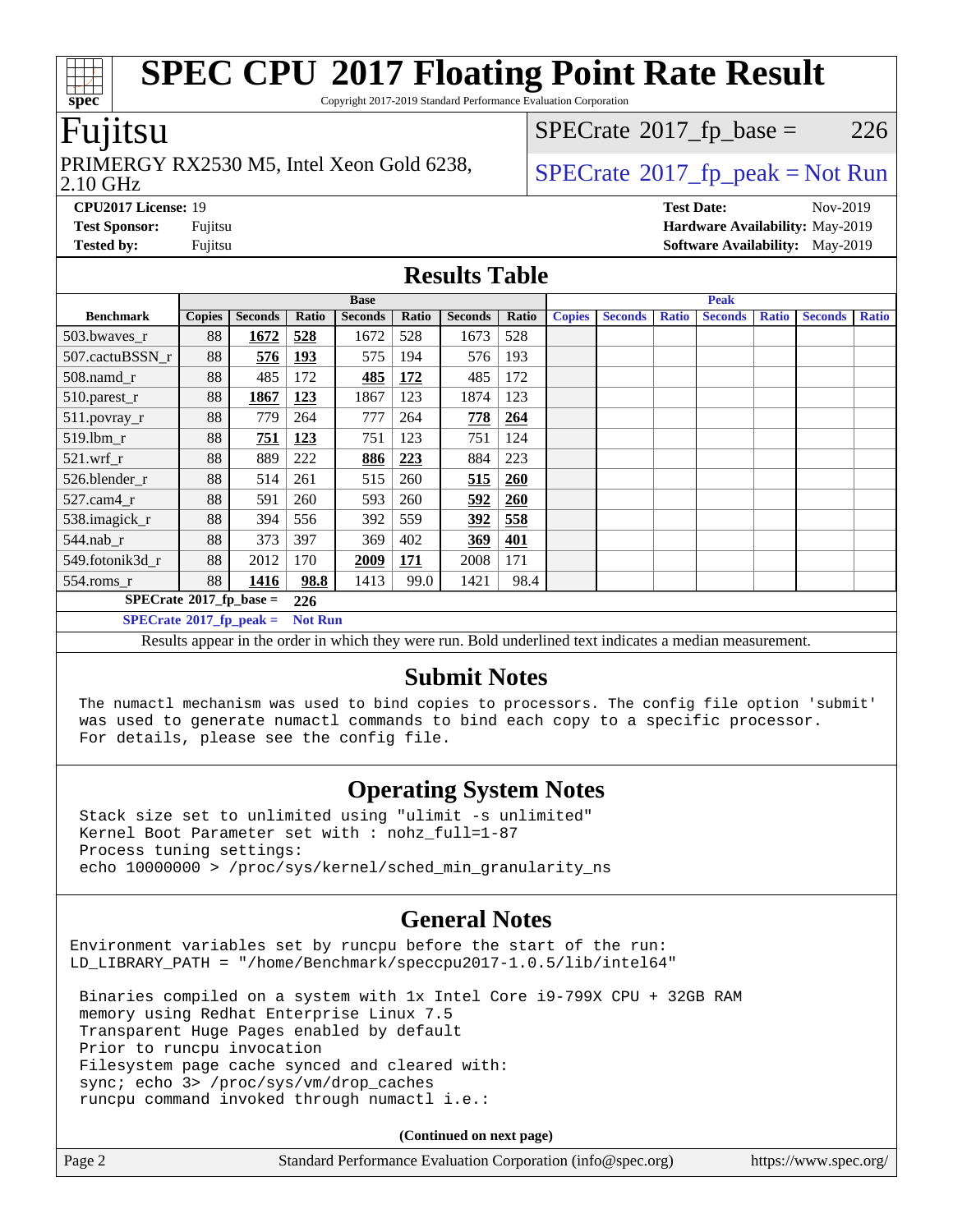Copyright 2017-2019 Standard Performance Evaluation Corporation

### Fujitsu

PRIMERGY RX2530 M5, Intel Xeon Gold 6238,  $\big|$  [SPECrate](http://www.spec.org/auto/cpu2017/Docs/result-fields.html#SPECrate2017fppeak) 2017 fp peak = Not Run

 $SPECTate@2017_fp\_base = 226$ 

2.10 GHz

**[CPU2017 License:](http://www.spec.org/auto/cpu2017/Docs/result-fields.html#CPU2017License)** 19 **[Test Date:](http://www.spec.org/auto/cpu2017/Docs/result-fields.html#TestDate)** Nov-2019 **[Test Sponsor:](http://www.spec.org/auto/cpu2017/Docs/result-fields.html#TestSponsor)** Fujitsu **[Hardware Availability:](http://www.spec.org/auto/cpu2017/Docs/result-fields.html#HardwareAvailability)** May-2019 **[Tested by:](http://www.spec.org/auto/cpu2017/Docs/result-fields.html#Testedby)** Fujitsu **Fugital [Software Availability:](http://www.spec.org/auto/cpu2017/Docs/result-fields.html#SoftwareAvailability)** May-2019

### **[General Notes \(Continued\)](http://www.spec.org/auto/cpu2017/Docs/result-fields.html#GeneralNotes)**

 numactl --interleave=all runcpu <etc> NA: The test sponsor attests, as of date of publication, that CVE-2017-5754 (Meltdown) is mitigated in the system as tested and documented. Yes: The test sponsor attests, as of date of publication, that CVE-2017-5753 (Spectre variant 1) is mitigated in the system as tested and documented. Yes: The test sponsor attests, as of date of publication, that CVE-2017-5715 (Spectre variant 2) is mitigated in the system as tested and documented.

### **[Platform Notes](http://www.spec.org/auto/cpu2017/Docs/result-fields.html#PlatformNotes)**

Page 3 Standard Performance Evaluation Corporation [\(info@spec.org\)](mailto:info@spec.org) <https://www.spec.org/> BIOS configuration: Patrol Scrub = Disabled WR CRC feature Control = Disabled Fan Control = Full Sysinfo program /home/Benchmark/speccpu2017-1.0.5/bin/sysinfo Rev: r5974 of 2018-05-19 9bcde8f2999c33d61f64985e45859ea9 running on RX2530M5-AD-544 Sat Nov 2 05:12:48 2019 SUT (System Under Test) info as seen by some common utilities. For more information on this section, see <https://www.spec.org/cpu2017/Docs/config.html#sysinfo> From /proc/cpuinfo model name : Intel(R) Xeon(R) Gold 6238 CPU @ 2.10GHz 2 "physical id"s (chips) 88 "processors" cores, siblings (Caution: counting these is hw and system dependent. The following excerpts from /proc/cpuinfo might not be reliable. Use with caution.) cpu cores : 22 siblings : 44 physical 0: cores 0 1 2 3 4 5 8 9 10 11 12 16 17 18 19 20 21 24 25 26 27 28 physical 1: cores 0 1 2 3 4 5 8 9 10 11 12 16 17 18 19 20 21 24 25 26 27 28 From lscpu: Architecture: x86\_64 CPU op-mode(s): 32-bit, 64-bit Byte Order: Little Endian CPU(s): 88 On-line CPU(s) list: 0-87 Thread(s) per core: 2 Core(s) per socket: 22 Socket(s): 2 NUMA node(s): 4 Vendor ID: GenuineIntel CPU family: 6 Model: 85 **(Continued on next page)**

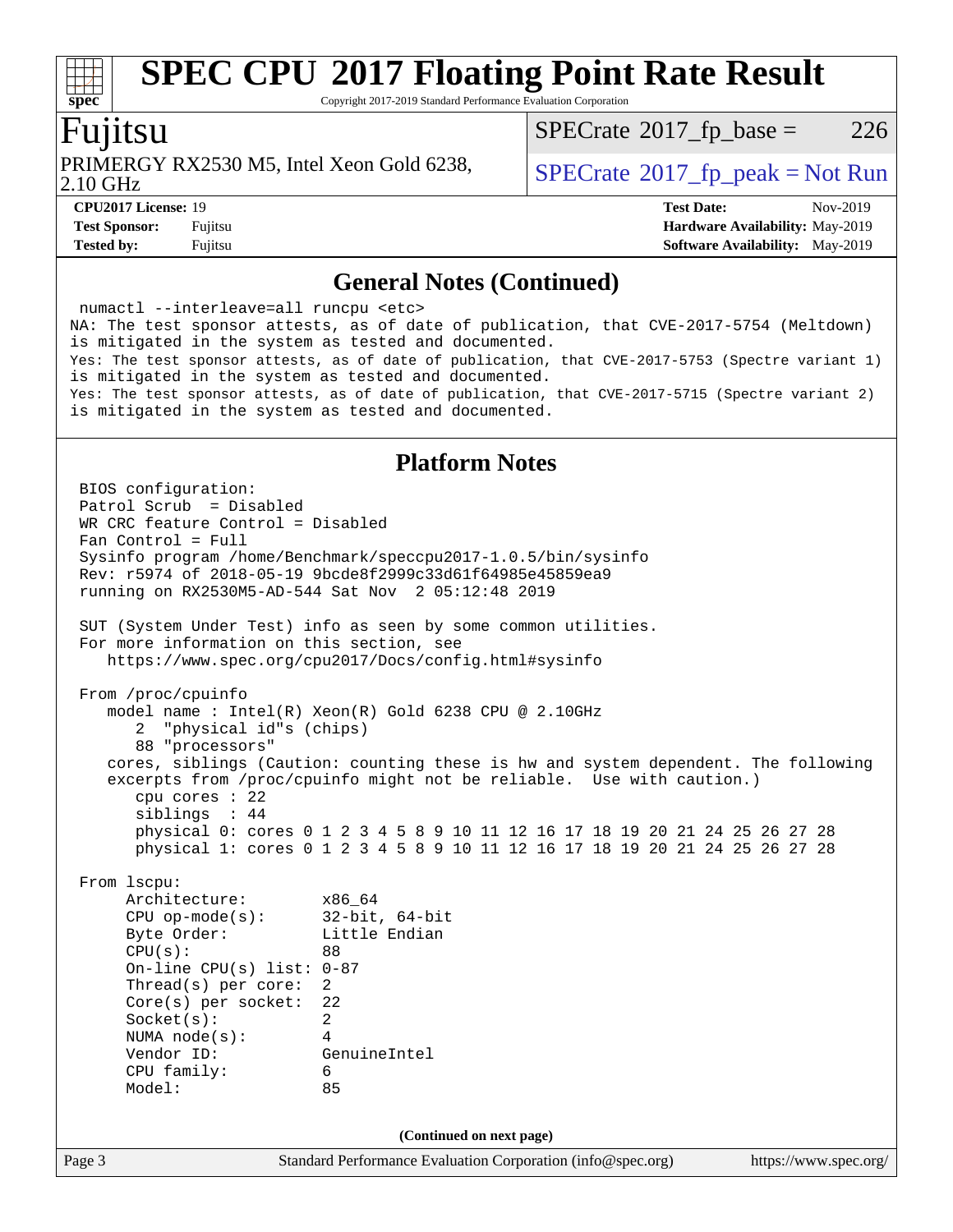Copyright 2017-2019 Standard Performance Evaluation Corporation

# Fujitsu

**[spec](http://www.spec.org/)**

 $+\!\!+\!\!$ 

PRIMERGY RX2530 M5, Intel Xeon Gold 6238,<br>2.10 GHz

 $SPECrate@2017_fp\_base = 226$  $SPECrate@2017_fp\_base = 226$ 

 $SPECTate<sup>®</sup>2017_fp_peak = Not Run$  $SPECTate<sup>®</sup>2017_fp_peak = Not Run$  $SPECTate<sup>®</sup>2017_fp_peak = Not Run$ 

**[CPU2017 License:](http://www.spec.org/auto/cpu2017/Docs/result-fields.html#CPU2017License)** 19 **[Test Date:](http://www.spec.org/auto/cpu2017/Docs/result-fields.html#TestDate)** Nov-2019 **[Test Sponsor:](http://www.spec.org/auto/cpu2017/Docs/result-fields.html#TestSponsor)** Fujitsu **[Hardware Availability:](http://www.spec.org/auto/cpu2017/Docs/result-fields.html#HardwareAvailability)** May-2019 **[Tested by:](http://www.spec.org/auto/cpu2017/Docs/result-fields.html#Testedby)** Fujitsu **Fugital [Software Availability:](http://www.spec.org/auto/cpu2017/Docs/result-fields.html#SoftwareAvailability)** May-2019

### **[Platform Notes \(Continued\)](http://www.spec.org/auto/cpu2017/Docs/result-fields.html#PlatformNotes)**

| Model name:                  | $Intel(R)$ Xeon $(R)$ Gold 6238 CPU @ 2.10GHz                                                                                                                             |
|------------------------------|---------------------------------------------------------------------------------------------------------------------------------------------------------------------------|
| Stepping:                    | 7                                                                                                                                                                         |
| CPU MHz:                     | 2100.000                                                                                                                                                                  |
| CPU max MHz:                 | 3700.0000                                                                                                                                                                 |
| CPU min MHz:                 | 1000.0000<br>4200.00                                                                                                                                                      |
| BogoMIPS:<br>Virtualization: | $VT - x$                                                                                                                                                                  |
| L1d cache:                   | 32K                                                                                                                                                                       |
| Lli cache:                   | 32K                                                                                                                                                                       |
| L2 cache:                    | 1024K                                                                                                                                                                     |
| L3 cache:                    | 30976K                                                                                                                                                                    |
| NUMA $node0$ $CPU(s):$       | $0-2, 6-8, 11-13, 17, 18, 44-46, 50-52, 55-57, 61, 62$                                                                                                                    |
| NUMA nodel CPU(s):           | $3-5, 9, 10, 14-16, 19-21, 47-49, 53, 54, 58-60, 63-65$                                                                                                                   |
| NUMA $node2$ $CPU(s):$       | 22-24, 28-30, 33-35, 39, 40, 66-68, 72-74, 77-79, 83, 84                                                                                                                  |
| NUMA $node3$ $CPU(s)$ :      | 25-27, 31, 32, 36-38, 41-43, 69-71, 75, 76, 80-82, 85-87                                                                                                                  |
| Flags:                       | fpu vme de pse tsc msr pae mce cx8 apic sep mtrr pge mca cmov                                                                                                             |
|                              | pat pse36 clflush dts acpi mmx fxsr sse sse2 ss ht tm pbe syscall nx pdpe1gb rdtscp                                                                                       |
|                              | lm constant_tsc art arch_perfmon pebs bts rep_good nopl xtopology nonstop_tsc cpuid<br>aperfmperf pni pclmulqdq dtes64 monitor ds_cpl vmx smx est tm2 ssse3 sdbg fma cx16 |
|                              | xtpr pdcm pcid dca sse4_1 sse4_2 x2apic movbe popcnt tsc_deadline_timer aes xsave                                                                                         |
|                              | avx f16c rdrand lahf_lm abm 3dnowprefetch cpuid_fault epb cat_13 cdp_13                                                                                                   |
|                              | invpcid_single intel_ppin ssbd mba ibrs ibpb stibp ibrs_enhanced tpr_shadow vnmi                                                                                          |
|                              | flexpriority ept vpid fsgsbase tsc_adjust bmil hle avx2 smep bmi2 erms invpcid rtm                                                                                        |
|                              | cqm mpx rdt a avx512f avx512dq rdseed adx smap clflushopt clwb intel pt avx512cd                                                                                          |
|                              | avx512bw avx512vl xsaveopt xsavec xgetbvl xsaves cqm_llc cqm_occup_llc cqm_mbm_total                                                                                      |
|                              | cqm_mbm_local dtherm ida arat pln pts hwp hwp_act_window hwp_epp hwp_pkg_req pku                                                                                          |
|                              | ospke avx512_vnni flush_l1d arch_capabilities                                                                                                                             |
| /proc/cpuinfo cache data     |                                                                                                                                                                           |
| cache size : 30976 KB        |                                                                                                                                                                           |
|                              |                                                                                                                                                                           |
|                              | From numactl --hardware WARNING: a numactl 'node' might or might not correspond to a                                                                                      |
| physical chip.               |                                                                                                                                                                           |
| $available: 4 nodes (0-3)$   |                                                                                                                                                                           |
|                              | node 0 cpus: 0 1 2 6 7 8 11 12 13 17 18 44 45 46 50 51 52 55 56 57 61 62                                                                                                  |
| node 0 size: 191887 MB       |                                                                                                                                                                           |
| node 0 free: 191554 MB       |                                                                                                                                                                           |
| node 1 size: 193502 MB       | node 1 cpus: 3 4 5 9 10 14 15 16 19 20 21 47 48 49 53 54 58 59 60 63 64 65                                                                                                |
| node 1 free: 193212 MB       |                                                                                                                                                                           |
|                              | node 2 cpus: 22 23 24 28 29 30 33 34 35 39 40 66 67 68 72 73 74 77 78 79 83 84                                                                                            |
| node 2 size: 193531 MB       |                                                                                                                                                                           |
| node 2 free: 193250 MB       |                                                                                                                                                                           |
|                              | node 3 cpus: 25 26 27 31 32 36 37 38 41 42 43 69 70 71 75 76 80 81 82 85 86 87                                                                                            |
| node 3 size: 193319 MB       |                                                                                                                                                                           |
| node 3 free: 193068 MB       |                                                                                                                                                                           |
| node distances:              |                                                                                                                                                                           |
|                              |                                                                                                                                                                           |
|                              | (Continued on next page)                                                                                                                                                  |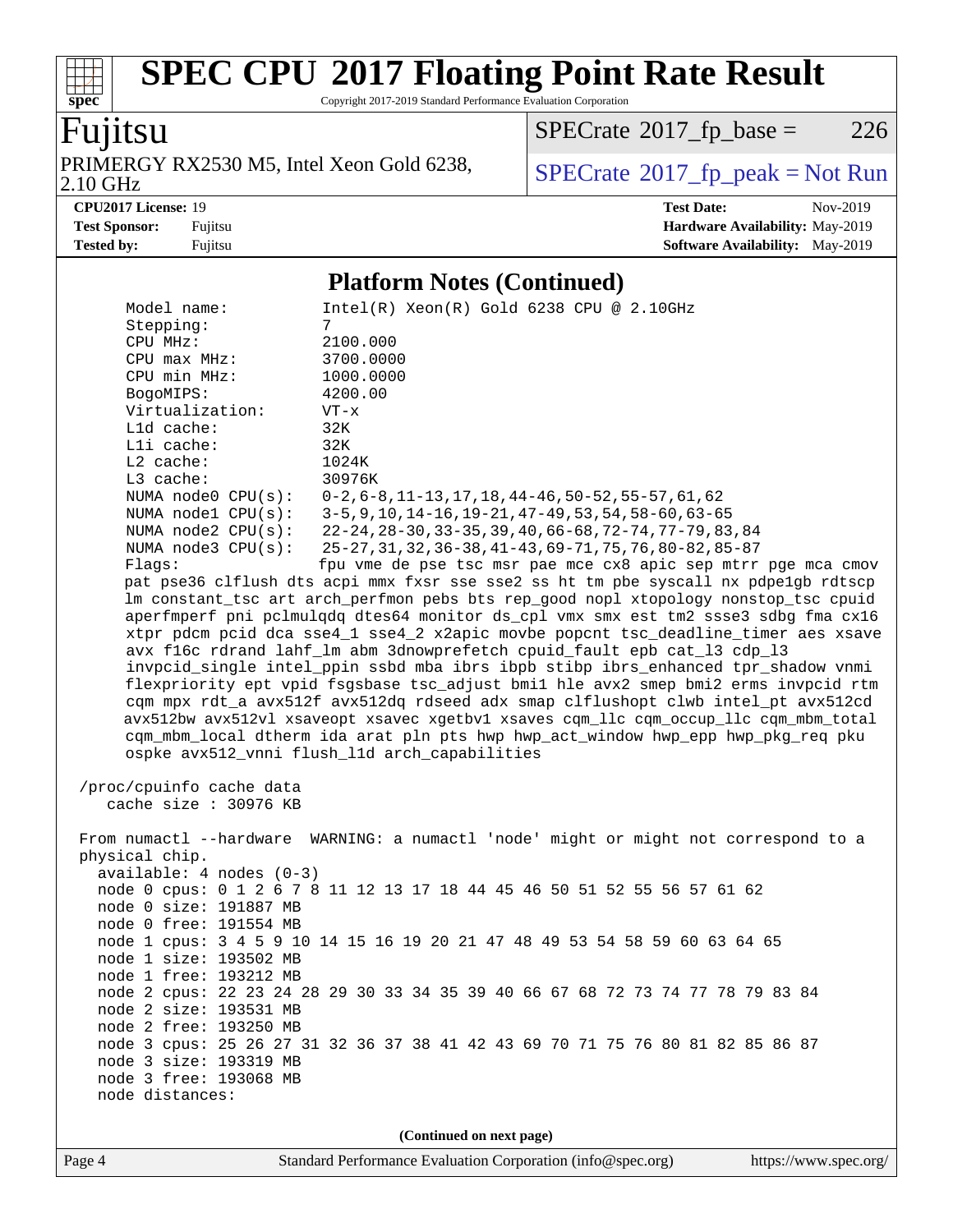### **[spec](http://www.spec.org/) [SPEC CPU](http://www.spec.org/auto/cpu2017/Docs/result-fields.html#SPECCPU2017FloatingPointRateResult)[2017 Floating Point Rate Result](http://www.spec.org/auto/cpu2017/Docs/result-fields.html#SPECCPU2017FloatingPointRateResult)** Copyright 2017-2019 Standard Performance Evaluation Corporation Fujitsu 2.10 GHz PRIMERGY RX2530 M5, Intel Xeon Gold 6238,  $\vert$  [SPECrate](http://www.spec.org/auto/cpu2017/Docs/result-fields.html#SPECrate2017fppeak)®[2017\\_fp\\_peak = N](http://www.spec.org/auto/cpu2017/Docs/result-fields.html#SPECrate2017fppeak)ot Run  $SPECTate@2017_fp\_base = 226$ **[CPU2017 License:](http://www.spec.org/auto/cpu2017/Docs/result-fields.html#CPU2017License)** 19 **[Test Date:](http://www.spec.org/auto/cpu2017/Docs/result-fields.html#TestDate)** Nov-2019 **[Test Sponsor:](http://www.spec.org/auto/cpu2017/Docs/result-fields.html#TestSponsor)** Fujitsu **[Hardware Availability:](http://www.spec.org/auto/cpu2017/Docs/result-fields.html#HardwareAvailability)** May-2019 **[Tested by:](http://www.spec.org/auto/cpu2017/Docs/result-fields.html#Testedby)** Fujitsu **Fujitsu <b>[Software Availability:](http://www.spec.org/auto/cpu2017/Docs/result-fields.html#SoftwareAvailability)** May-2019 **[Platform Notes \(Continued\)](http://www.spec.org/auto/cpu2017/Docs/result-fields.html#PlatformNotes)** node 0 1 2 3 0: 10 11 21 21 1: 11 10 21 21 2: 21 21 10 11 3: 21 21 11 10 From /proc/meminfo<br>MemTotal: 790774356 kB HugePages\_Total: 0 Hugepagesize: 2048 kB From /etc/\*release\* /etc/\*version\* os-release: NAME="SLES" VERSION="15" VERSION\_ID="15" PRETTY\_NAME="SUSE Linux Enterprise Server 15" ID="sles" ID\_LIKE="suse" ANSI\_COLOR="0;32" CPE\_NAME="cpe:/o:suse:sles:15" uname -a: Linux RX2530M5-AD-544 4.12.14-25.28-default #1 SMP Wed Jan 16 20:00:47 UTC 2019 (dd6077c) x86\_64 x86\_64 x86\_64 GNU/Linux Kernel self-reported vulnerability status: CVE-2017-5754 (Meltdown): Not affected CVE-2017-5753 (Spectre variant 1): Mitigation: \_\_user pointer sanitization CVE-2017-5715 (Spectre variant 2): Mitigation: Enhanced IBRS, IBPB: conditional, RSB filling run-level 3 Nov 1 18:18 SPEC is set to: /home/Benchmark/speccpu2017-1.0.5 Filesystem Type Size Used Avail Use% Mounted on /dev/sda5 xfs 191G 76G 116G 40% /home Additional information from dmidecode follows. WARNING: Use caution when you interpret this section. The 'dmidecode' program reads system data which is "intended to allow hardware to be accurately determined", but the intent may not be met, as there are frequent changes to hardware, firmware, and the "DMTF SMBIOS" standard. BIOS FUJITSU // American Megatrends Inc. V5.0.0.14 R1.13.0 for D3383-B1x 08/29/2019 Memory: 23x Micron 36ASF4G72PZ-2G9E2 32 GB 2 rank 2933, configured at 2934 **(Continued on next page)**

| Page 5 | Standard Performance Evaluation Corporation (info@spec.org) | https://www.spec.org/ |
|--------|-------------------------------------------------------------|-----------------------|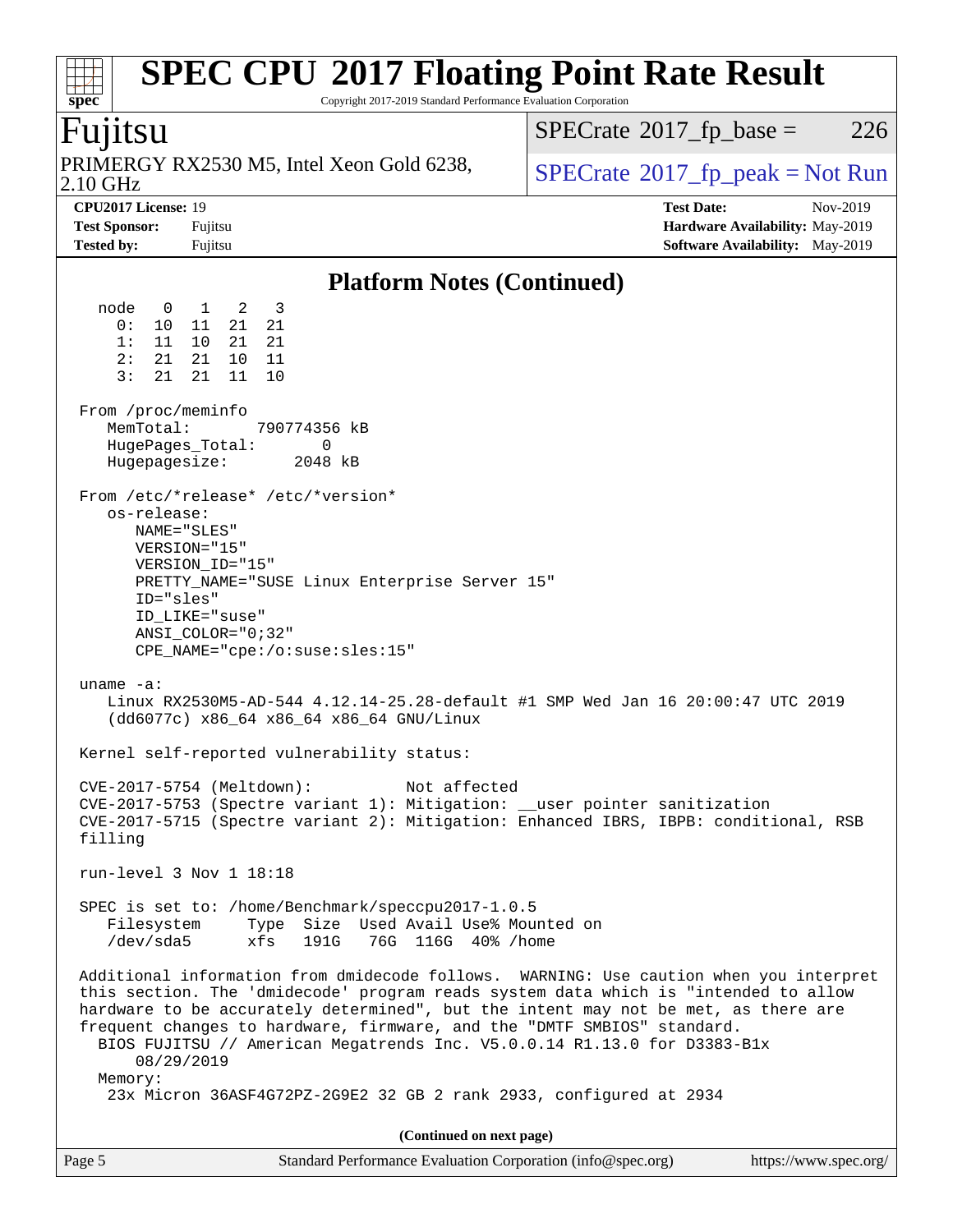Copyright 2017-2019 Standard Performance Evaluation Corporation

# Fujitsu

**[spec](http://www.spec.org/)**

 $+\ +$ 

2.10 GHz PRIMERGY RX2530 M5, Intel Xeon Gold 6238,  $\big|$  [SPECrate](http://www.spec.org/auto/cpu2017/Docs/result-fields.html#SPECrate2017fppeak)®[2017\\_fp\\_peak = N](http://www.spec.org/auto/cpu2017/Docs/result-fields.html#SPECrate2017fppeak)ot Run

 $SPECTate@2017_fp\_base = 226$ 

**[CPU2017 License:](http://www.spec.org/auto/cpu2017/Docs/result-fields.html#CPU2017License)** 19 **[Test Date:](http://www.spec.org/auto/cpu2017/Docs/result-fields.html#TestDate)** Nov-2019 **[Test Sponsor:](http://www.spec.org/auto/cpu2017/Docs/result-fields.html#TestSponsor)** Fujitsu **[Hardware Availability:](http://www.spec.org/auto/cpu2017/Docs/result-fields.html#HardwareAvailability)** May-2019 **[Tested by:](http://www.spec.org/auto/cpu2017/Docs/result-fields.html#Testedby)** Fujitsu **Fugital [Software Availability:](http://www.spec.org/auto/cpu2017/Docs/result-fields.html#SoftwareAvailability)** May-2019

### **[Platform Notes \(Continued\)](http://www.spec.org/auto/cpu2017/Docs/result-fields.html#PlatformNotes)**

1x Samsung M393A4K40CB2-CVF 32 GB 2 rank 2933, configured at 2934

(End of data from sysinfo program)

### **[Compiler Version Notes](http://www.spec.org/auto/cpu2017/Docs/result-fields.html#CompilerVersionNotes)**

| 519.1bm_r(base) 538.imagick_r(base) 544.nab_r(base)                                                                                                                                                                                                                                                                                                                                                                                                                                                                                                                    |                      |
|------------------------------------------------------------------------------------------------------------------------------------------------------------------------------------------------------------------------------------------------------------------------------------------------------------------------------------------------------------------------------------------------------------------------------------------------------------------------------------------------------------------------------------------------------------------------|----------------------|
| Intel(R) C Intel(R) 64 Compiler for applications running on Intel(R) 64,<br>Version 19.0.4.227 Build 20190416<br>Copyright (C) 1985-2019 Intel Corporation. All rights reserved.                                                                                                                                                                                                                                                                                                                                                                                       |                      |
|                                                                                                                                                                                                                                                                                                                                                                                                                                                                                                                                                                        |                      |
| $508.namd_r(base) 510.parest_r(base)$<br>$C++$                                                                                                                                                                                                                                                                                                                                                                                                                                                                                                                         |                      |
| Intel(R) C++ Intel(R) 64 Compiler for applications running on Intel(R) 64,<br>Version 19.0.4.227 Build 20190416<br>Copyright (C) 1985-2019 Intel Corporation. All rights reserved.<br>________________________________                                                                                                                                                                                                                                                                                                                                                 |                      |
|                                                                                                                                                                                                                                                                                                                                                                                                                                                                                                                                                                        |                      |
| $C++$ , $C$<br>$  511.povray_r(base) 526.blender_r(base)$                                                                                                                                                                                                                                                                                                                                                                                                                                                                                                              |                      |
| Intel(R) $C++$ Intel(R) 64 Compiler for applications running on Intel(R) 64,<br>Version 19.0.4.227 Build 20190416<br>Copyright (C) 1985-2019 Intel Corporation. All rights reserved.<br>Intel(R) C Intel(R) 64 Compiler for applications running on Intel(R) 64,<br>Version 19.0.4.227 Build 20190416<br>Copyright (C) 1985-2019 Intel Corporation. All rights reserved.                                                                                                                                                                                               |                      |
| $C++$ , C, Fortran   507.cactuBSSN_r(base)                                                                                                                                                                                                                                                                                                                                                                                                                                                                                                                             |                      |
| Intel(R) $C++$ Intel(R) 64 Compiler for applications running on Intel(R) 64,<br>Version 19.0.4.227 Build 20190416<br>Copyright (C) 1985-2019 Intel Corporation. All rights reserved.<br>$Intel(R)$ C Intel(R) 64 Compiler for applications running on Intel(R) 64,<br>Version 19.0.4.227 Build 20190416<br>Copyright (C) 1985-2019 Intel Corporation. All rights reserved.<br>$Intel(R)$ Fortran Intel(R) 64 Compiler for applications running on Intel(R)<br>64, Version 19.0.4.227 Build 20190416<br>Copyright (C) 1985-2019 Intel Corporation. All rights reserved. |                      |
| (Continued on next page)                                                                                                                                                                                                                                                                                                                                                                                                                                                                                                                                               |                      |
| Standard Performance Evaluation Corporation (info@spec.org)<br>Page 6                                                                                                                                                                                                                                                                                                                                                                                                                                                                                                  | https://www.spec.org |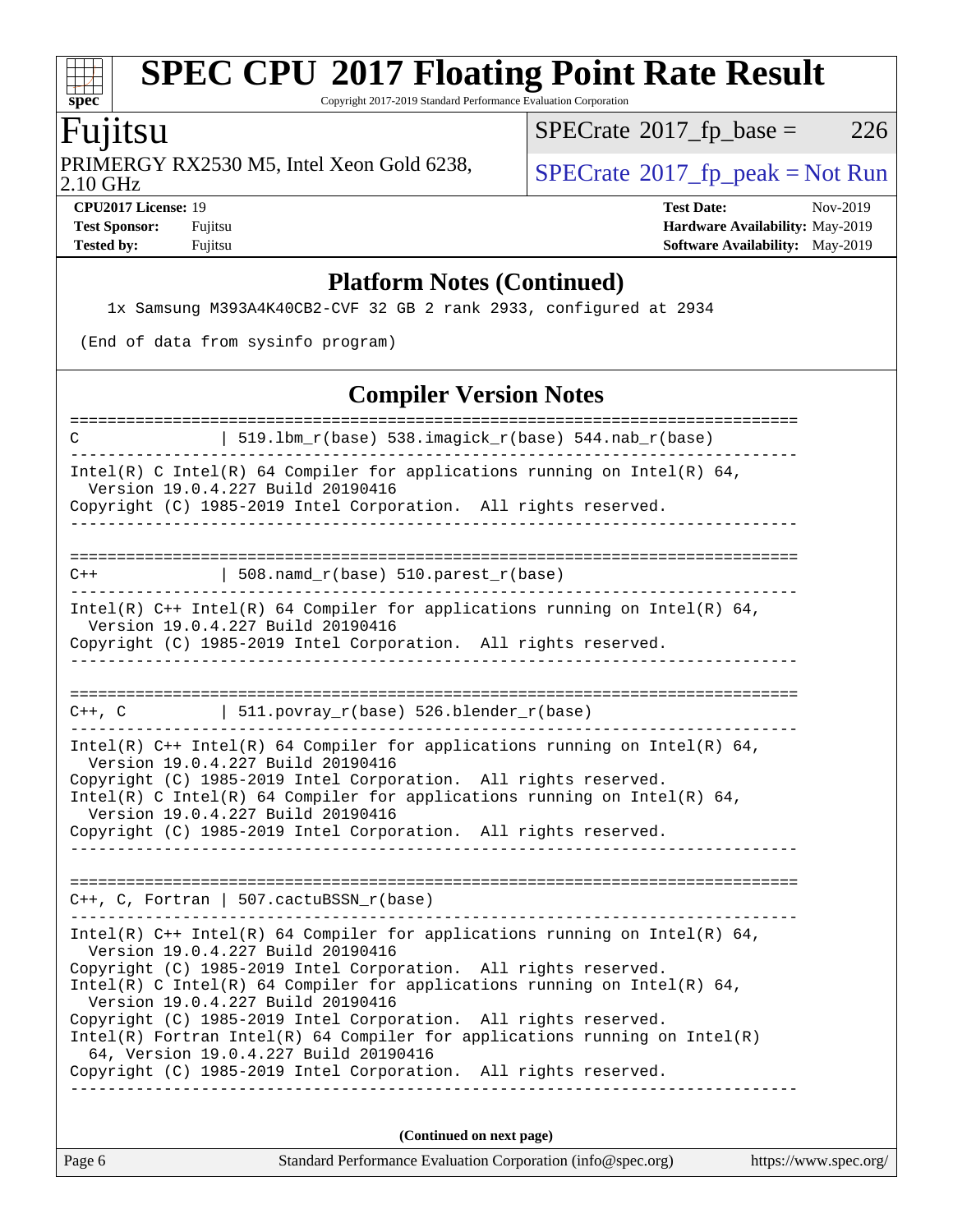Copyright 2017-2019 Standard Performance Evaluation Corporation

# Fujitsu

**[spec](http://www.spec.org/)**

 $+\ +$ 

2.10 GHz PRIMERGY RX2530 M5, Intel Xeon Gold 6238,  $\vert$  [SPECrate](http://www.spec.org/auto/cpu2017/Docs/result-fields.html#SPECrate2017fppeak)®[2017\\_fp\\_peak = N](http://www.spec.org/auto/cpu2017/Docs/result-fields.html#SPECrate2017fppeak)ot Run

 $SPECTate@2017_fp\_base = 226$ 

**[Tested by:](http://www.spec.org/auto/cpu2017/Docs/result-fields.html#Testedby)** Fujitsu **[Software Availability:](http://www.spec.org/auto/cpu2017/Docs/result-fields.html#SoftwareAvailability)** May-2019

**[CPU2017 License:](http://www.spec.org/auto/cpu2017/Docs/result-fields.html#CPU2017License)** 19 **[Test Date:](http://www.spec.org/auto/cpu2017/Docs/result-fields.html#TestDate)** Nov-2019 **[Test Sponsor:](http://www.spec.org/auto/cpu2017/Docs/result-fields.html#TestSponsor)** Fujitsu **[Hardware Availability:](http://www.spec.org/auto/cpu2017/Docs/result-fields.html#HardwareAvailability)** May-2019

## **[Compiler Version Notes \(Continued\)](http://www.spec.org/auto/cpu2017/Docs/result-fields.html#CompilerVersionNotes)**

| Fortran | 503.bwaves $r(base)$ 549.fotonik3d $r(base)$ 554.roms $r(base)$                                                                                                                                                                                                                                                                                                            |
|---------|----------------------------------------------------------------------------------------------------------------------------------------------------------------------------------------------------------------------------------------------------------------------------------------------------------------------------------------------------------------------------|
|         | Intel(R) Fortran Intel(R) 64 Compiler for applications running on Intel(R)<br>64, Version 19.0.4.227 Build 20190416<br>Copyright (C) 1985-2019 Intel Corporation. All rights reserved.                                                                                                                                                                                     |
|         | Fortran, C $\vert$ 521.wrf_r(base) 527.cam4_r(base)                                                                                                                                                                                                                                                                                                                        |
|         | Intel(R) Fortran Intel(R) 64 Compiler for applications running on Intel(R)<br>64, Version 19.0.4.227 Build 20190416<br>Copyright (C) 1985-2019 Intel Corporation. All rights reserved.<br>Intel(R) C Intel(R) 64 Compiler for applications running on Intel(R) 64,<br>Version 19.0.4.227 Build 20190416<br>Copyright (C) 1985-2019 Intel Corporation. All rights reserved. |

# **[Base Compiler Invocation](http://www.spec.org/auto/cpu2017/Docs/result-fields.html#BaseCompilerInvocation)**

[C benchmarks](http://www.spec.org/auto/cpu2017/Docs/result-fields.html#Cbenchmarks): [icc -m64 -std=c11](http://www.spec.org/cpu2017/results/res2019q4/cpu2017-20191111-19666.flags.html#user_CCbase_intel_icc_64bit_c11_33ee0cdaae7deeeab2a9725423ba97205ce30f63b9926c2519791662299b76a0318f32ddfffdc46587804de3178b4f9328c46fa7c2b0cd779d7a61945c91cd35)

[C++ benchmarks:](http://www.spec.org/auto/cpu2017/Docs/result-fields.html#CXXbenchmarks) [icpc -m64](http://www.spec.org/cpu2017/results/res2019q4/cpu2017-20191111-19666.flags.html#user_CXXbase_intel_icpc_64bit_4ecb2543ae3f1412ef961e0650ca070fec7b7afdcd6ed48761b84423119d1bf6bdf5cad15b44d48e7256388bc77273b966e5eb805aefd121eb22e9299b2ec9d9)

[Fortran benchmarks](http://www.spec.org/auto/cpu2017/Docs/result-fields.html#Fortranbenchmarks): [ifort -m64](http://www.spec.org/cpu2017/results/res2019q4/cpu2017-20191111-19666.flags.html#user_FCbase_intel_ifort_64bit_24f2bb282fbaeffd6157abe4f878425411749daecae9a33200eee2bee2fe76f3b89351d69a8130dd5949958ce389cf37ff59a95e7a40d588e8d3a57e0c3fd751)

[Benchmarks using both Fortran and C](http://www.spec.org/auto/cpu2017/Docs/result-fields.html#BenchmarksusingbothFortranandC): [ifort -m64](http://www.spec.org/cpu2017/results/res2019q4/cpu2017-20191111-19666.flags.html#user_CC_FCbase_intel_ifort_64bit_24f2bb282fbaeffd6157abe4f878425411749daecae9a33200eee2bee2fe76f3b89351d69a8130dd5949958ce389cf37ff59a95e7a40d588e8d3a57e0c3fd751) [icc -m64 -std=c11](http://www.spec.org/cpu2017/results/res2019q4/cpu2017-20191111-19666.flags.html#user_CC_FCbase_intel_icc_64bit_c11_33ee0cdaae7deeeab2a9725423ba97205ce30f63b9926c2519791662299b76a0318f32ddfffdc46587804de3178b4f9328c46fa7c2b0cd779d7a61945c91cd35)

[Benchmarks using both C and C++](http://www.spec.org/auto/cpu2017/Docs/result-fields.html#BenchmarksusingbothCandCXX): [icpc -m64](http://www.spec.org/cpu2017/results/res2019q4/cpu2017-20191111-19666.flags.html#user_CC_CXXbase_intel_icpc_64bit_4ecb2543ae3f1412ef961e0650ca070fec7b7afdcd6ed48761b84423119d1bf6bdf5cad15b44d48e7256388bc77273b966e5eb805aefd121eb22e9299b2ec9d9) [icc -m64 -std=c11](http://www.spec.org/cpu2017/results/res2019q4/cpu2017-20191111-19666.flags.html#user_CC_CXXbase_intel_icc_64bit_c11_33ee0cdaae7deeeab2a9725423ba97205ce30f63b9926c2519791662299b76a0318f32ddfffdc46587804de3178b4f9328c46fa7c2b0cd779d7a61945c91cd35)

[Benchmarks using Fortran, C, and C++:](http://www.spec.org/auto/cpu2017/Docs/result-fields.html#BenchmarksusingFortranCandCXX) [icpc -m64](http://www.spec.org/cpu2017/results/res2019q4/cpu2017-20191111-19666.flags.html#user_CC_CXX_FCbase_intel_icpc_64bit_4ecb2543ae3f1412ef961e0650ca070fec7b7afdcd6ed48761b84423119d1bf6bdf5cad15b44d48e7256388bc77273b966e5eb805aefd121eb22e9299b2ec9d9) [icc -m64 -std=c11](http://www.spec.org/cpu2017/results/res2019q4/cpu2017-20191111-19666.flags.html#user_CC_CXX_FCbase_intel_icc_64bit_c11_33ee0cdaae7deeeab2a9725423ba97205ce30f63b9926c2519791662299b76a0318f32ddfffdc46587804de3178b4f9328c46fa7c2b0cd779d7a61945c91cd35) [ifort -m64](http://www.spec.org/cpu2017/results/res2019q4/cpu2017-20191111-19666.flags.html#user_CC_CXX_FCbase_intel_ifort_64bit_24f2bb282fbaeffd6157abe4f878425411749daecae9a33200eee2bee2fe76f3b89351d69a8130dd5949958ce389cf37ff59a95e7a40d588e8d3a57e0c3fd751)

# **[Base Portability Flags](http://www.spec.org/auto/cpu2017/Docs/result-fields.html#BasePortabilityFlags)**

503.bwaves\_r: [-DSPEC\\_LP64](http://www.spec.org/cpu2017/results/res2019q4/cpu2017-20191111-19666.flags.html#suite_basePORTABILITY503_bwaves_r_DSPEC_LP64)

**(Continued on next page)**

Page 7 Standard Performance Evaluation Corporation [\(info@spec.org\)](mailto:info@spec.org) <https://www.spec.org/>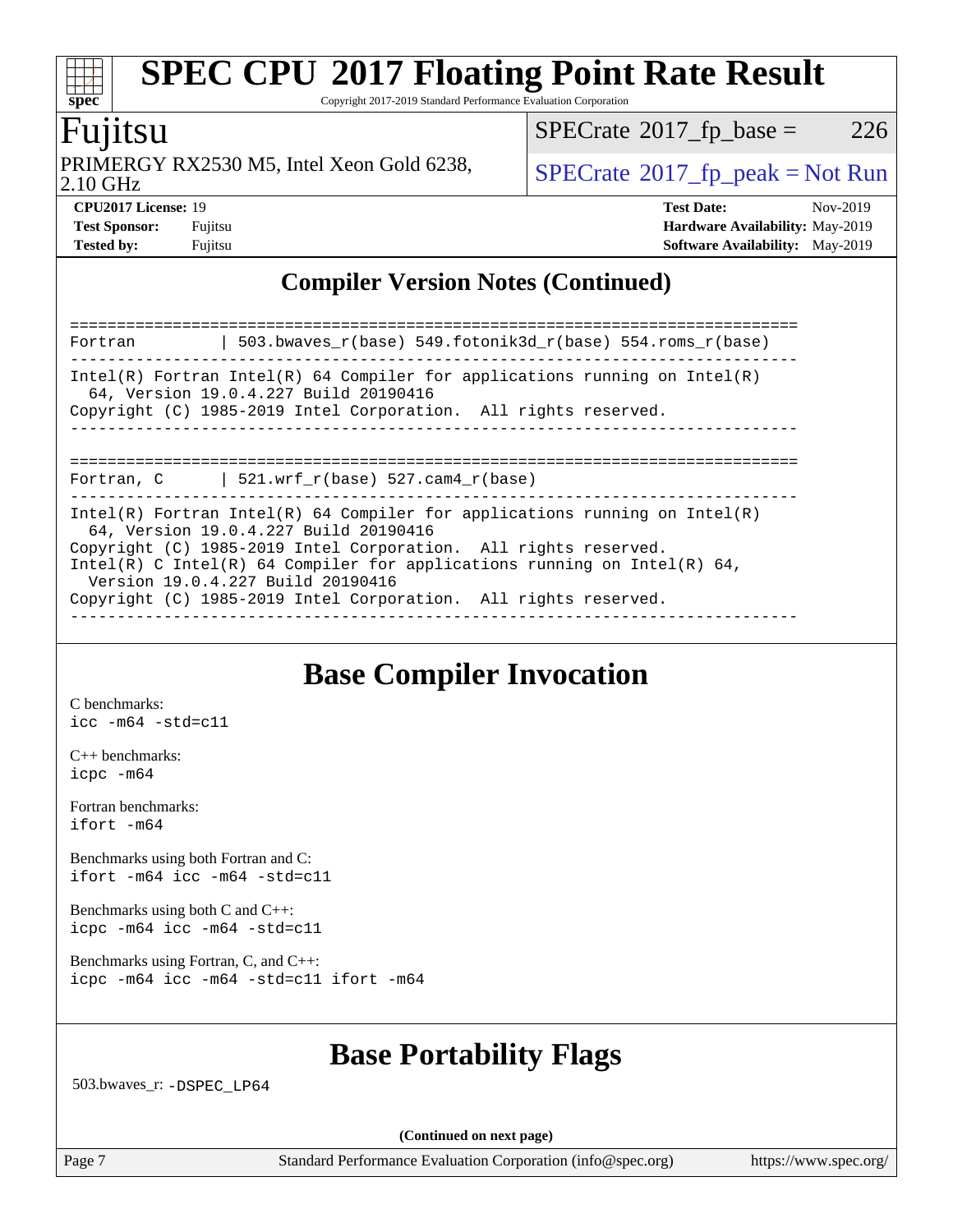Copyright 2017-2019 Standard Performance Evaluation Corporation

# Fujitsu

**[spec](http://www.spec.org/)**

2.10 GHz PRIMERGY RX2530 M5, Intel Xeon Gold 6238,  $\vert$  [SPECrate](http://www.spec.org/auto/cpu2017/Docs/result-fields.html#SPECrate2017fppeak) 2017 fp\_peak = Not Run

 $SPECTate@2017_fp\_base = 226$ 

**[CPU2017 License:](http://www.spec.org/auto/cpu2017/Docs/result-fields.html#CPU2017License)** 19 **[Test Date:](http://www.spec.org/auto/cpu2017/Docs/result-fields.html#TestDate)** Nov-2019 **[Test Sponsor:](http://www.spec.org/auto/cpu2017/Docs/result-fields.html#TestSponsor)** Fujitsu **[Hardware Availability:](http://www.spec.org/auto/cpu2017/Docs/result-fields.html#HardwareAvailability)** May-2019 **[Tested by:](http://www.spec.org/auto/cpu2017/Docs/result-fields.html#Testedby)** Fujitsu **Fugital [Software Availability:](http://www.spec.org/auto/cpu2017/Docs/result-fields.html#SoftwareAvailability)** May-2019

# **[Base Portability Flags \(Continued\)](http://www.spec.org/auto/cpu2017/Docs/result-fields.html#BasePortabilityFlags)**

 507.cactuBSSN\_r: [-DSPEC\\_LP64](http://www.spec.org/cpu2017/results/res2019q4/cpu2017-20191111-19666.flags.html#suite_basePORTABILITY507_cactuBSSN_r_DSPEC_LP64) 508.namd\_r: [-DSPEC\\_LP64](http://www.spec.org/cpu2017/results/res2019q4/cpu2017-20191111-19666.flags.html#suite_basePORTABILITY508_namd_r_DSPEC_LP64) 510.parest\_r: [-DSPEC\\_LP64](http://www.spec.org/cpu2017/results/res2019q4/cpu2017-20191111-19666.flags.html#suite_basePORTABILITY510_parest_r_DSPEC_LP64) 511.povray\_r: [-DSPEC\\_LP64](http://www.spec.org/cpu2017/results/res2019q4/cpu2017-20191111-19666.flags.html#suite_basePORTABILITY511_povray_r_DSPEC_LP64) 519.lbm\_r: [-DSPEC\\_LP64](http://www.spec.org/cpu2017/results/res2019q4/cpu2017-20191111-19666.flags.html#suite_basePORTABILITY519_lbm_r_DSPEC_LP64) 521.wrf\_r: [-DSPEC\\_LP64](http://www.spec.org/cpu2017/results/res2019q4/cpu2017-20191111-19666.flags.html#suite_basePORTABILITY521_wrf_r_DSPEC_LP64) [-DSPEC\\_CASE\\_FLAG](http://www.spec.org/cpu2017/results/res2019q4/cpu2017-20191111-19666.flags.html#b521.wrf_r_baseCPORTABILITY_DSPEC_CASE_FLAG) [-convert big\\_endian](http://www.spec.org/cpu2017/results/res2019q4/cpu2017-20191111-19666.flags.html#user_baseFPORTABILITY521_wrf_r_convert_big_endian_c3194028bc08c63ac5d04de18c48ce6d347e4e562e8892b8bdbdc0214820426deb8554edfa529a3fb25a586e65a3d812c835984020483e7e73212c4d31a38223) 526.blender\_r: [-DSPEC\\_LP64](http://www.spec.org/cpu2017/results/res2019q4/cpu2017-20191111-19666.flags.html#suite_basePORTABILITY526_blender_r_DSPEC_LP64) [-DSPEC\\_LINUX](http://www.spec.org/cpu2017/results/res2019q4/cpu2017-20191111-19666.flags.html#b526.blender_r_baseCPORTABILITY_DSPEC_LINUX) [-funsigned-char](http://www.spec.org/cpu2017/results/res2019q4/cpu2017-20191111-19666.flags.html#user_baseCPORTABILITY526_blender_r_force_uchar_40c60f00ab013830e2dd6774aeded3ff59883ba5a1fc5fc14077f794d777847726e2a5858cbc7672e36e1b067e7e5c1d9a74f7176df07886a243d7cc18edfe67) 527.cam4\_r: [-DSPEC\\_LP64](http://www.spec.org/cpu2017/results/res2019q4/cpu2017-20191111-19666.flags.html#suite_basePORTABILITY527_cam4_r_DSPEC_LP64) [-DSPEC\\_CASE\\_FLAG](http://www.spec.org/cpu2017/results/res2019q4/cpu2017-20191111-19666.flags.html#b527.cam4_r_baseCPORTABILITY_DSPEC_CASE_FLAG) 538.imagick\_r: [-DSPEC\\_LP64](http://www.spec.org/cpu2017/results/res2019q4/cpu2017-20191111-19666.flags.html#suite_basePORTABILITY538_imagick_r_DSPEC_LP64) 544.nab\_r: [-DSPEC\\_LP64](http://www.spec.org/cpu2017/results/res2019q4/cpu2017-20191111-19666.flags.html#suite_basePORTABILITY544_nab_r_DSPEC_LP64) 549.fotonik3d\_r: [-DSPEC\\_LP64](http://www.spec.org/cpu2017/results/res2019q4/cpu2017-20191111-19666.flags.html#suite_basePORTABILITY549_fotonik3d_r_DSPEC_LP64) 554.roms\_r: [-DSPEC\\_LP64](http://www.spec.org/cpu2017/results/res2019q4/cpu2017-20191111-19666.flags.html#suite_basePORTABILITY554_roms_r_DSPEC_LP64)

# **[Base Optimization Flags](http://www.spec.org/auto/cpu2017/Docs/result-fields.html#BaseOptimizationFlags)**

[C benchmarks](http://www.spec.org/auto/cpu2017/Docs/result-fields.html#Cbenchmarks): [-xCORE-AVX2](http://www.spec.org/cpu2017/results/res2019q4/cpu2017-20191111-19666.flags.html#user_CCbase_f-xCORE-AVX2) [-ipo](http://www.spec.org/cpu2017/results/res2019q4/cpu2017-20191111-19666.flags.html#user_CCbase_f-ipo) [-O3](http://www.spec.org/cpu2017/results/res2019q4/cpu2017-20191111-19666.flags.html#user_CCbase_f-O3) [-no-prec-div](http://www.spec.org/cpu2017/results/res2019q4/cpu2017-20191111-19666.flags.html#user_CCbase_f-no-prec-div) [-qopt-prefetch](http://www.spec.org/cpu2017/results/res2019q4/cpu2017-20191111-19666.flags.html#user_CCbase_f-qopt-prefetch) [-ffinite-math-only](http://www.spec.org/cpu2017/results/res2019q4/cpu2017-20191111-19666.flags.html#user_CCbase_f_finite_math_only_cb91587bd2077682c4b38af759c288ed7c732db004271a9512da14a4f8007909a5f1427ecbf1a0fb78ff2a814402c6114ac565ca162485bbcae155b5e4258871) [-qopt-mem-layout-trans=4](http://www.spec.org/cpu2017/results/res2019q4/cpu2017-20191111-19666.flags.html#user_CCbase_f-qopt-mem-layout-trans_fa39e755916c150a61361b7846f310bcdf6f04e385ef281cadf3647acec3f0ae266d1a1d22d972a7087a248fd4e6ca390a3634700869573d231a252c784941a8) [C++ benchmarks:](http://www.spec.org/auto/cpu2017/Docs/result-fields.html#CXXbenchmarks) [-xCORE-AVX2](http://www.spec.org/cpu2017/results/res2019q4/cpu2017-20191111-19666.flags.html#user_CXXbase_f-xCORE-AVX2) [-ipo](http://www.spec.org/cpu2017/results/res2019q4/cpu2017-20191111-19666.flags.html#user_CXXbase_f-ipo) [-O3](http://www.spec.org/cpu2017/results/res2019q4/cpu2017-20191111-19666.flags.html#user_CXXbase_f-O3) [-no-prec-div](http://www.spec.org/cpu2017/results/res2019q4/cpu2017-20191111-19666.flags.html#user_CXXbase_f-no-prec-div) [-qopt-prefetch](http://www.spec.org/cpu2017/results/res2019q4/cpu2017-20191111-19666.flags.html#user_CXXbase_f-qopt-prefetch) [-ffinite-math-only](http://www.spec.org/cpu2017/results/res2019q4/cpu2017-20191111-19666.flags.html#user_CXXbase_f_finite_math_only_cb91587bd2077682c4b38af759c288ed7c732db004271a9512da14a4f8007909a5f1427ecbf1a0fb78ff2a814402c6114ac565ca162485bbcae155b5e4258871) [-qopt-mem-layout-trans=4](http://www.spec.org/cpu2017/results/res2019q4/cpu2017-20191111-19666.flags.html#user_CXXbase_f-qopt-mem-layout-trans_fa39e755916c150a61361b7846f310bcdf6f04e385ef281cadf3647acec3f0ae266d1a1d22d972a7087a248fd4e6ca390a3634700869573d231a252c784941a8) [Fortran benchmarks](http://www.spec.org/auto/cpu2017/Docs/result-fields.html#Fortranbenchmarks): [-xCORE-AVX2](http://www.spec.org/cpu2017/results/res2019q4/cpu2017-20191111-19666.flags.html#user_FCbase_f-xCORE-AVX2) [-ipo](http://www.spec.org/cpu2017/results/res2019q4/cpu2017-20191111-19666.flags.html#user_FCbase_f-ipo) [-O3](http://www.spec.org/cpu2017/results/res2019q4/cpu2017-20191111-19666.flags.html#user_FCbase_f-O3) [-no-prec-div](http://www.spec.org/cpu2017/results/res2019q4/cpu2017-20191111-19666.flags.html#user_FCbase_f-no-prec-div) [-qopt-prefetch](http://www.spec.org/cpu2017/results/res2019q4/cpu2017-20191111-19666.flags.html#user_FCbase_f-qopt-prefetch) [-ffinite-math-only](http://www.spec.org/cpu2017/results/res2019q4/cpu2017-20191111-19666.flags.html#user_FCbase_f_finite_math_only_cb91587bd2077682c4b38af759c288ed7c732db004271a9512da14a4f8007909a5f1427ecbf1a0fb78ff2a814402c6114ac565ca162485bbcae155b5e4258871) [-qopt-mem-layout-trans=4](http://www.spec.org/cpu2017/results/res2019q4/cpu2017-20191111-19666.flags.html#user_FCbase_f-qopt-mem-layout-trans_fa39e755916c150a61361b7846f310bcdf6f04e385ef281cadf3647acec3f0ae266d1a1d22d972a7087a248fd4e6ca390a3634700869573d231a252c784941a8) [-auto](http://www.spec.org/cpu2017/results/res2019q4/cpu2017-20191111-19666.flags.html#user_FCbase_f-auto) [-nostandard-realloc-lhs](http://www.spec.org/cpu2017/results/res2019q4/cpu2017-20191111-19666.flags.html#user_FCbase_f_2003_std_realloc_82b4557e90729c0f113870c07e44d33d6f5a304b4f63d4c15d2d0f1fab99f5daaed73bdb9275d9ae411527f28b936061aa8b9c8f2d63842963b95c9dd6426b8a) [-align array32byte](http://www.spec.org/cpu2017/results/res2019q4/cpu2017-20191111-19666.flags.html#user_FCbase_align_array32byte_b982fe038af199962ba9a80c053b8342c548c85b40b8e86eb3cc33dee0d7986a4af373ac2d51c3f7cf710a18d62fdce2948f201cd044323541f22fc0fffc51b6) [Benchmarks using both Fortran and C](http://www.spec.org/auto/cpu2017/Docs/result-fields.html#BenchmarksusingbothFortranandC): [-xCORE-AVX2](http://www.spec.org/cpu2017/results/res2019q4/cpu2017-20191111-19666.flags.html#user_CC_FCbase_f-xCORE-AVX2) [-ipo](http://www.spec.org/cpu2017/results/res2019q4/cpu2017-20191111-19666.flags.html#user_CC_FCbase_f-ipo) [-O3](http://www.spec.org/cpu2017/results/res2019q4/cpu2017-20191111-19666.flags.html#user_CC_FCbase_f-O3) [-no-prec-div](http://www.spec.org/cpu2017/results/res2019q4/cpu2017-20191111-19666.flags.html#user_CC_FCbase_f-no-prec-div) [-qopt-prefetch](http://www.spec.org/cpu2017/results/res2019q4/cpu2017-20191111-19666.flags.html#user_CC_FCbase_f-qopt-prefetch) [-ffinite-math-only](http://www.spec.org/cpu2017/results/res2019q4/cpu2017-20191111-19666.flags.html#user_CC_FCbase_f_finite_math_only_cb91587bd2077682c4b38af759c288ed7c732db004271a9512da14a4f8007909a5f1427ecbf1a0fb78ff2a814402c6114ac565ca162485bbcae155b5e4258871) [-qopt-mem-layout-trans=4](http://www.spec.org/cpu2017/results/res2019q4/cpu2017-20191111-19666.flags.html#user_CC_FCbase_f-qopt-mem-layout-trans_fa39e755916c150a61361b7846f310bcdf6f04e385ef281cadf3647acec3f0ae266d1a1d22d972a7087a248fd4e6ca390a3634700869573d231a252c784941a8) [-auto](http://www.spec.org/cpu2017/results/res2019q4/cpu2017-20191111-19666.flags.html#user_CC_FCbase_f-auto) [-nostandard-realloc-lhs](http://www.spec.org/cpu2017/results/res2019q4/cpu2017-20191111-19666.flags.html#user_CC_FCbase_f_2003_std_realloc_82b4557e90729c0f113870c07e44d33d6f5a304b4f63d4c15d2d0f1fab99f5daaed73bdb9275d9ae411527f28b936061aa8b9c8f2d63842963b95c9dd6426b8a) [-align array32byte](http://www.spec.org/cpu2017/results/res2019q4/cpu2017-20191111-19666.flags.html#user_CC_FCbase_align_array32byte_b982fe038af199962ba9a80c053b8342c548c85b40b8e86eb3cc33dee0d7986a4af373ac2d51c3f7cf710a18d62fdce2948f201cd044323541f22fc0fffc51b6) [Benchmarks using both C and C++](http://www.spec.org/auto/cpu2017/Docs/result-fields.html#BenchmarksusingbothCandCXX): [-xCORE-AVX2](http://www.spec.org/cpu2017/results/res2019q4/cpu2017-20191111-19666.flags.html#user_CC_CXXbase_f-xCORE-AVX2) [-ipo](http://www.spec.org/cpu2017/results/res2019q4/cpu2017-20191111-19666.flags.html#user_CC_CXXbase_f-ipo) [-O3](http://www.spec.org/cpu2017/results/res2019q4/cpu2017-20191111-19666.flags.html#user_CC_CXXbase_f-O3) [-no-prec-div](http://www.spec.org/cpu2017/results/res2019q4/cpu2017-20191111-19666.flags.html#user_CC_CXXbase_f-no-prec-div) [-qopt-prefetch](http://www.spec.org/cpu2017/results/res2019q4/cpu2017-20191111-19666.flags.html#user_CC_CXXbase_f-qopt-prefetch) [-ffinite-math-only](http://www.spec.org/cpu2017/results/res2019q4/cpu2017-20191111-19666.flags.html#user_CC_CXXbase_f_finite_math_only_cb91587bd2077682c4b38af759c288ed7c732db004271a9512da14a4f8007909a5f1427ecbf1a0fb78ff2a814402c6114ac565ca162485bbcae155b5e4258871)

[-qopt-mem-layout-trans=4](http://www.spec.org/cpu2017/results/res2019q4/cpu2017-20191111-19666.flags.html#user_CC_CXXbase_f-qopt-mem-layout-trans_fa39e755916c150a61361b7846f310bcdf6f04e385ef281cadf3647acec3f0ae266d1a1d22d972a7087a248fd4e6ca390a3634700869573d231a252c784941a8)

[Benchmarks using Fortran, C, and C++:](http://www.spec.org/auto/cpu2017/Docs/result-fields.html#BenchmarksusingFortranCandCXX)

```
-xCORE-AVX2 -ipo -O3 -no-prec-div -qopt-prefetch -ffinite-math-only
-qopt-mem-layout-trans=4 -auto -nostandard-realloc-lhs
-align array32byte
```